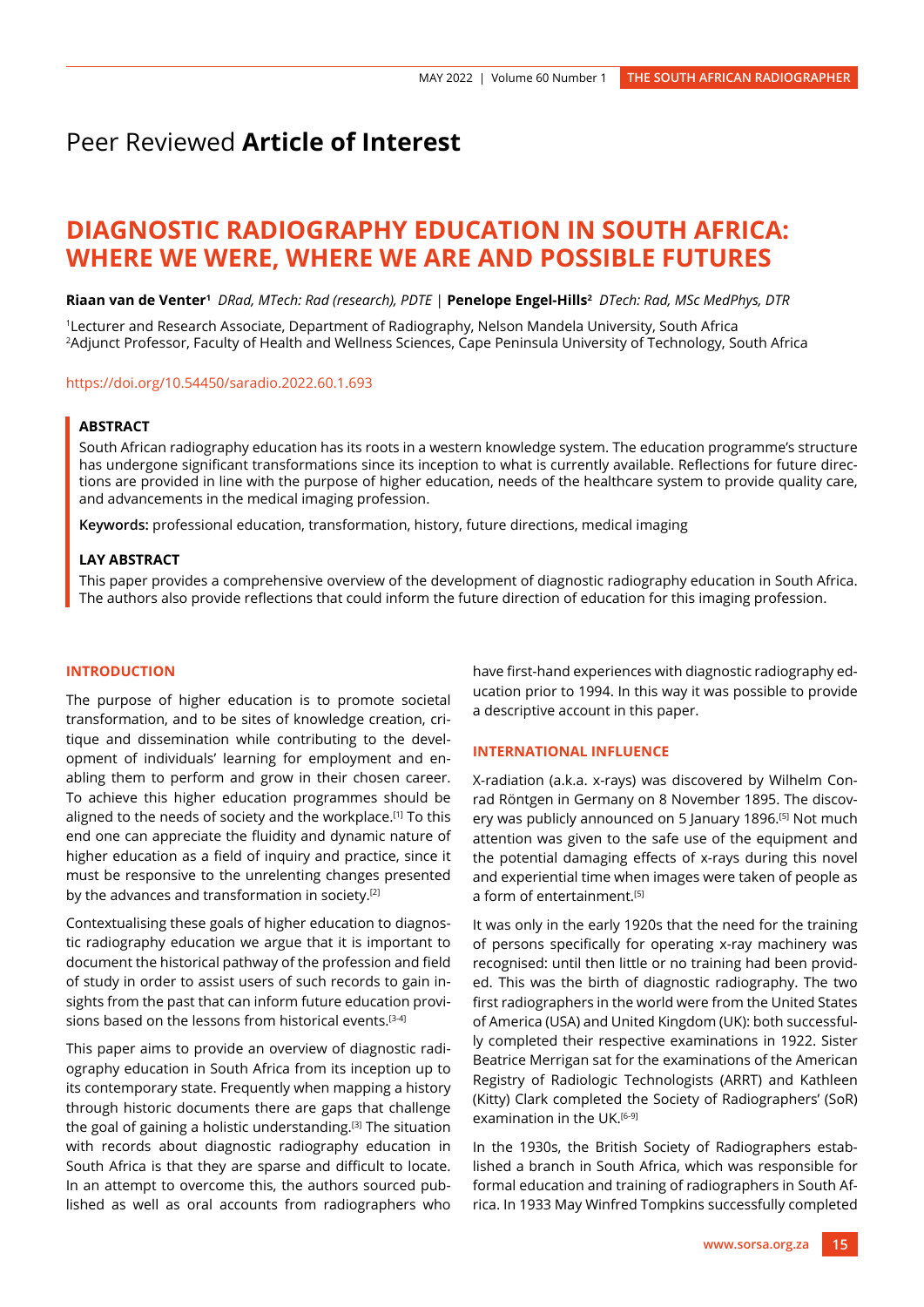the first British examination in London; she then returned to Johannesburg. She completed her training under the tutelage of Kathleen Clark from the UK.<sup>[10]</sup>

## **THE PRE-1994 ERA IN SOUTH AFRICA**

Upon May Tompkins' return she was put in charge of education and training of radiographers in South Africa.[8] She played a pivotal role in the development of the South African radiography profession and was solely responsible for the initial education and training of radiographers and establishing the Society of Radiographers of South Africa (SORSA).[11]

By 1939, 46 white radiographers had qualified in Johannesburg and Cape Town. This need was driven by the 2nd World War, especially in North Africa.[8] During the 1940s emphasis of training and education was approximately 90% workplace-oriented and 10% theory.[12] Schools of radiography for English-speaking white students were established in the 1950s in Durban, Port Elizabeth, Cape Town and Johannesburg. The training was for a two-year diagnostic radiography diploma. Schools of radiography were later established in East London, Pretoria and Bloemfontein.[10] White Afrikaans-speaking students could complete a two-year course at the University of the Orange Free State (UOFS) or the University of Pretoria (UP). Students at UOFS, UP and in the Western Cape had opportunities of becoming dual qualified in diagnostic radiography and radiotherapy. Radiography education and training for white Afrikaans-speaking students was offered at the Karl Bremer Hospital (KBH) in the Western Cape in the 1960s. The School of Radiography at KBH moved to Tygerberg Hospital in the mid-1970s (L Munro, personal communication in May 2020).

During apartheid hospitals were segregated. In what was then the Province of Natal, King Edward VIII Hospital (KE-HVII) in Durban provided healthcare services to those classified by the apartheid system as 'non-white' (i.e., Indian, Coloured, and Black) patients. Addington Hospital provided services to white individuals only. This racial segregation was commonplace throughout South Africa during apartheid, even in the way that diagnostic radiographers were trained. Although Groote Schuur Hospital and Somerset Hospital in the then Cape Province were partially segregated, radiography students at both hospitals attended the same lectures (i.e. combined lectures) at one venue from 1973 (P Engel-Hills, personal communication in March 2022). This preceded the desegregation of hospitals that was announced on 17 May 1990 by the then National Minister of Health and Population Development, whereby all hospitals were accessible by all citizens of South Africa regardless of race. This led to the first intake of ethnically black students at most previously whites only hospitals (L Munro, personal communication in March 2022).

During the 1960s, the School of Radiography at KEHVIII was the only training institute offering a two-year national diploma for South African students classified as 'non-white'. During the 1970s training of students classified as 'coloured' was offered at a School of Radiography at Somerset Hospital in the Western Cape. From the 1950s to the mid-1980s black South African students could obtain a one-year qualification in supplementary diagnostic radiography (SDR) at Chris Hani Baragwanath Hospital (formerly Baragwanath Hospital) in Soweto. The SDR programme was also provided for black students during the 1970s to the mid-1980s at Edendale Hospital in Pietermaritzburg (L Munro, personal communication in May 2020). In the mid-1980s training of SDR in South Africa ceased. All of the above educational programmes consisted of formal, theory lectures and workplace learning (F Isaacs, personal communication in July 2020; L Munro, personal communication in May 2020).

In 1953 the first South African examination was written. It comprised theory, practical and oral assessments. Students had to write both the British and South African examinations to ensure reciprocity up until 1961. During 1962 and 1963 candidates had a choice to also sit for the British examination. In 1964 candidates only sat for a South African examination. It was entirely separate from the UK system and reciprocity was not based on writing a British examination. South African radiographers could however continue to further their qualification from the mid-1960s until the late 1970s by travelling to London to sit for the UK higher diploma examination (L Munro, personal communication in May 2020).

In 1976, the three-year national diploma replaced the twoyear national diploma. In 1978 the schools of radiography commenced offering the new three-year national diploma. During the late 1970s the South African Medical and Dental Council (SAMDC which is now the HPCSA) professional board for radiography prescribed 3500 clinical hours as a compulsory requirement for the three-year national diploma. It was not until many years later that the hours were decreased. The professional board was also responsible for accrediting training hospitals and undertaking regular inspections to ensure that training hospitals were in good standing to maintain their accreditation; a function that has remained in place through the transitions in higher education and professional regulations in South Africa. In circa 1980s, the then Medical University of South Africa (MEDUN-SA), now Sefako Makgatho Health Sciences University, started offering the three-year qualification (L Munro, personal communication in May 2020). Up until the early 1980s radiography students received training at the hospital where they were based and worked in student employment positions. In this period it is posited that the theory component of the curriculum had increased from earlier years and was between 25% and 33% with the remainder being dedicated to workplace learning (WPL).[12]

During the 1980s there was also a shift of most hospital-based training at the schools of radiography to technikons: career-focused post-school institutions in South Africa. All students had to be registered with a technikon or university after this transition though not all lectures occurred at a technikon/university campus. Some technikons/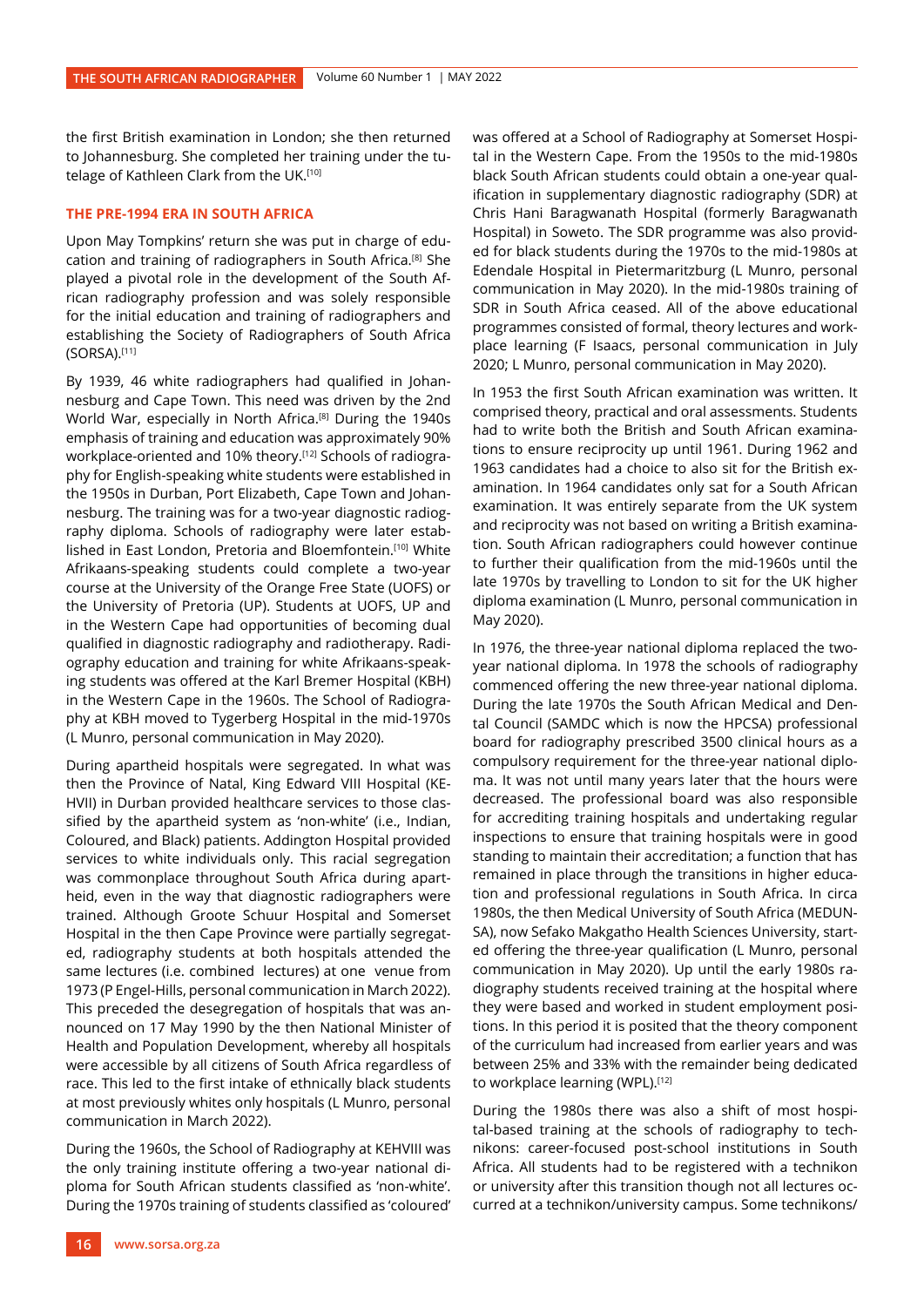universities continued to offer lectures at professional board accredited training hospital sites (F Isaacs, personal communication in July 2020; L Munro, personal communication in May 2020). This move came with challenges for radiography educators as they had to become more knowledgeable about educational discourses and practices, as well as needing the ability to compile more formal documents such as learner guides precisely outlining the learning outcomes and how students would be assessed.

Based on the Natal Technikon (now Durban University of Technology [DUT]) model, a national two-day workshop was hosted in 1989 by the late Prof Marita Horak (then employed at the Port Elizabeth Technikon) in Port Elizabeth. During this workshop standardised learner guides were developed for the country. The guides included the core competencies (essential and desired) that radiography educators intended students to achieve during clinical assessments (L Munro, personal communication in May 2020).

It was also around 1989 that technikons took on the responsibility for managing and conferring radiography qualifications as this was no longer the function of the Department of National Education (L Munro, personal communication in May 2020). The qualifications on offer during the 1980s and 1990s were the three-year national diploma at the technikons and three-year degree in radiography at the universities.[13] The qualifications were offered through formal lectures and experiential learning by way of WIL, with a big WPL component. During the late 1980s students could also further their education and training by obtaining a national higher diploma, which was later replaced by the bachelor of technology (BTech) degree (L Munro, personal communication in May 2020).

#### **THE POST-APARTHEID SOUTH AFRICA**

In post-apartheid South Africa, the drive for social transformation advanced the need to align higher education curricula, as well as teaching and learning practices that would enable students to adapt and operate within the context of an ever-changing society, both socially and professionally. [14] Radiography education followed suit to align itself with legislative changes. The first of the post-apartheid changes was the publication of the National Qualification Framework (NQF) in 1995 in accordance with the South African Qualifications Authority (SAQA) Act 58 of 1995. This framework obliged students to meet specific learning outcomes and assessment criteria, regardless of the institution at which they studied, before they could be awarded a qualification in diagnostic radiography and register with the Health Professions Council of South Africa (HPCSA) in order to practice. The exit level outcomes of the qualification focused on what a student needed to do.<sup>[13]</sup> However, this was not sufficient in an environment of rapid advancement experienced by the medical imaging sciences. Therefore, radiography curricula needed to be of such nature so as to allow the practitioners to keep abreast with these advancements. <sup>[8]</sup> As the millennium dawned there were more legislative

changes, which affected radiography education and qualification offerings.

#### **HIGHER EDUCATION QUALIFICATIONS SUB-FRAME-WORK (HEQSF) AND CONTEMPORARY DIAGNOSTIC RADIOGRAPHY EDUCATION**

A recent change was the replacement of the Higher Education Qualifications Framework (HEQF) with the Higher Education Qualifications Sub-Framework (HEQSF).[13] This led to the national diploma and BTech degree being replaced with four-year professional bachelor's degrees, in order to align radiography qualifications with the new HEQSF.<sup>[13]</sup> The introduction of the HEQSF resulted in the disposal of the standardised national curriculum for all institutions: each higher education institution (HEI) offering radiography-related programmes became responsible for developing their own curricula.[13]

These degree programmes are NQF level eight (8) qualifications on the HEQSF and have higher theoretical and research oriented components compared to the previous qualifications.[15] The purpose of a qualification in general is to equip students with professional education for their chosen career, as well as with an opportunity to progress to postgraduate studies.<sup>[15]</sup> The statutory body (i.e., Professional Board for Radiography and Clinical Technology, HPCSA) may also prescribe particular rules pertaining to qualifications. There should be an emphasis on providing students with procedural knowledge related to their chosen career as well as facilitating their ability to apply procedural knowledge in a professional context. Hence, the continued inclusion of WIL in the degree programme.<sup>[15]</sup> The arrangement of the WIL (inter alia WPL) curriculum is also dependent on the nature and purpose of a qualification, NQF level, programme objectives and outcomes, institutional capacity to provide WIL opportunities and the systems and structures available at accredited clinical placement sites.<sup>[15]</sup> In addition, the development of a WIL curriculum should consider all learning outcomes and assessment criteria of a programme.<sup>[15]</sup> Du Plessis<sup>[16]</sup> adds that thorough planning is required to ensure a well-rounded, developed WIL curriculum to facilitate the process of achieving the intended endgoal of the curriculum.

#### **REFLECTIONS FOR POTENTIAL FUTURE DIRECTIONS**

Higher education programmes need to be responsive to societal needs and changes, as well as to the developments within the profession. Diagnostic radiographers and educators can therefore reflect whether the four-year professional degree currently offered in South Africa addresses the needs of the current healthcare system. Issues that healthcare is plagued with, for example, staff shortages and resource-constraints that can negatively impact the quality of service delivery could be considered.<sup>[17]</sup> The question to ponder is whether the four-year qualification is appropriate to the needs burdening the healthcare system. In terms of reflecting on the current status of the profession we argue that limited human resources to provide quality, timeous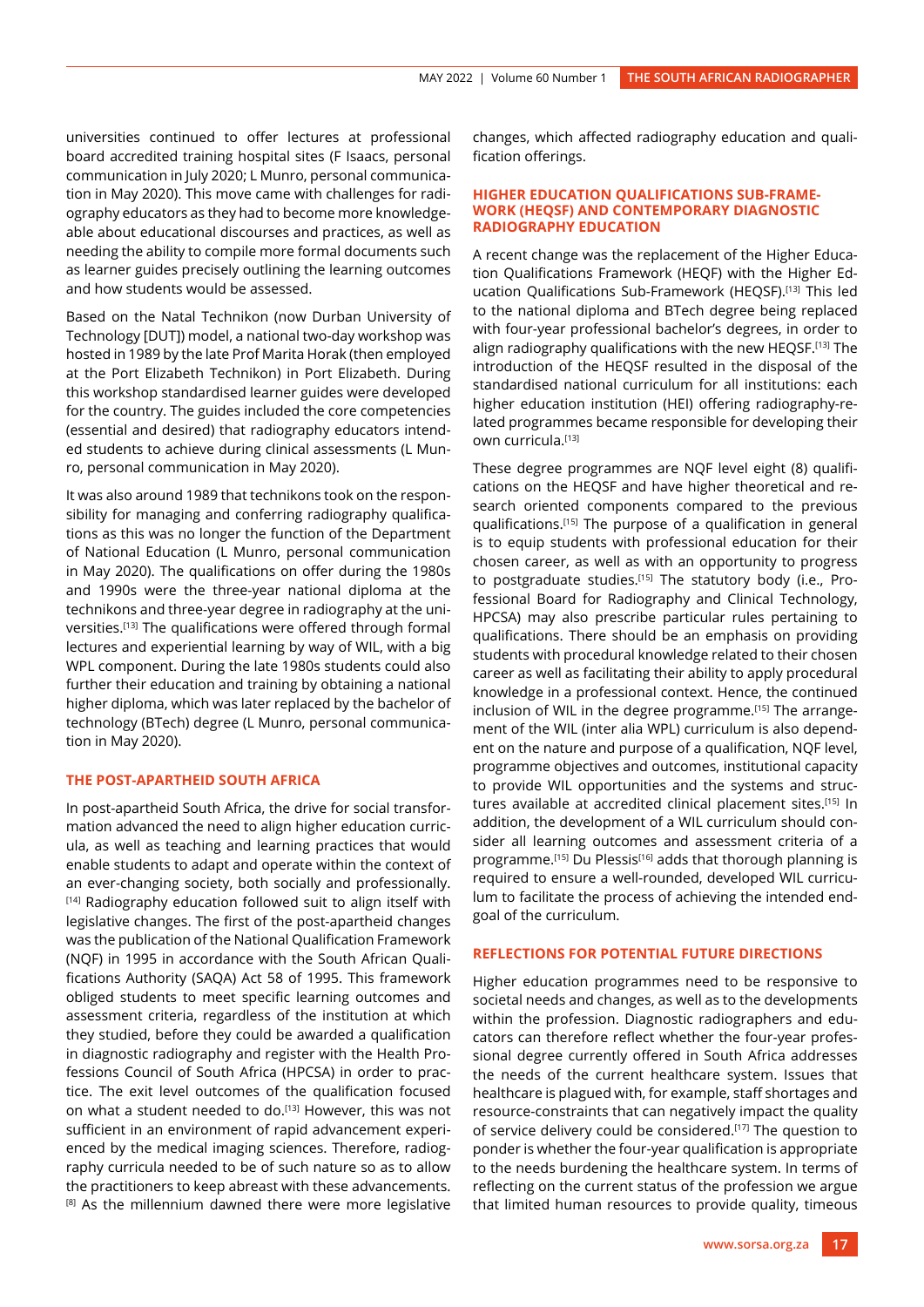patient care and management should be considered with respect to different career pathing, and task-shifting for diagnostic radiographers. This involves thinking through possible role extension and advanced practice to facilitate more equitable healthcare services in South Africa.[18] Notwithstanding that there are other possible solutions that can also exist to impact on the quality of care.[19]

With respect to the roots of diagnostic radiography education there is a need to assess how the calls for decolonisation and Africanisation of higher education curricula have been and are currently being addressed. Then we need to go further to consider what more can be done to move towards achieving the development of an African identity underpinning diagnostic radiography education.[20]

With the more recent non-standardised curricula and diagnostic radiography programme structures, consideration should be given to finding synergies and overlap in curricula in the country to allow for mutual recognition and ease of transfer of students between HEIs in South Africa.[21] Furthermore, the rapid technological advancements and advent of the 4<sup>th</sup> industrial revolution calls for possible re-organisation of diagnostic radiography curricula to integrate artificial intelligence and machine learning fundamentals as these have obvious implications for clinical and ethico-legal practice of radiographers.[18]

## **LIMITATION**

This mapping of diagnostic radiography education has gaps due to the limited currently available published records.

#### **REFERENCES**

- 1. Department of Education (DoE). Education white paper 3: a programme for the transformation of higher education. 1997. [cited 2022 February 16]. Available from: https://www.gov.za/ documents/programme-transformation-higher-education-education-white-paper-3-0.
- 2. Akram K, Hilman H. Is dynamic capability view relevant to the higher education institutions for innovation capability? Developing Country Studies. 2017; 7(9):1-9. [cited 2022 February 16]. Available from: https://www.iiste.org/Journals/index. php/DCS/article/view/38630.
- 3. Southern Union State Community College. Historical documents. 2021. [cited 2022 March 5]. Available from: https:// suscc.libguides.com/c.php?g=1081586.
- 4. University of the People. Why is history important and how can it benefit your future? 2021. [cited 2022 March 5]. Available from: https://www.uopeople.edu/blog/why-is-history-important/.
- 5. Bensusan AD. Early history of radiography in South Africa 1896 – 1900. South African Medical Journal. 1967; 41(31):778-781. [cited 2022 March 5]. Available from: https:// journals.co.za/content/m\_samj/41/31/AJA20785135\_34556.
- 6. American Registry of Radiologic Technologists. History. [cited 2022 March 27]. Available from: https://www.arrt.org/pages/ about/about-us/history.
- 7. Lee CG. Radiography clinical instructors' perceptions of the transition from technologist to educator. 2015. [cited 2022

The lived experiences of radiographers with first-hand experience of the developments covered in this paper were furthermore the only available sources to inform the content of this paper and complement the gaps in published records.

## **CONCLUSIONS AND RECOMMENDATIONS**

A broad overview of the development of diagnostic radiography education in South Africa was mapped to focus on historical pathways up to present-day education provisions. Points to ponder were provided to possibly inform future education programme provisions.

It is recommended that similar mappings should be done for ultrasound, nuclear medicine and radiotherapy to establish records of the history of education for the radiography profession as a whole. Furthermore, in-depth analyses of educational programmes offered in the past and at present are recommended to gain deeper insights of educational development in line with the purpose of higher education as outlined at the beginning of this paper and to further inform future directions of radiography education programmes' content, structure and delivery.

#### **CONFLICT OF INTEREST**

None to declare.

# **CONTRIBUTIONS OF AUTHORS**

RvdV and PEH conceptualised and contributed to the writing of this article.

March 5]. Available from: https://dc.etsu.edu/cgi/viewcontent. cgi?article=3971&context=etd.

- 8. Engel-Hills PC. An integrated approach to curriculum. The South African Radiographer, 2005; 43(2):24-27. [cited 2022 March 5]. Available from: https://sar.org.za/index.php/sar/article/view/50.
- 9. Price RC, Paterson AM. The Society of Radiographers 1920 to 2020. Radiography. 2020; 26(3):185-188. [cited 2022 March 5]. Available from: https://doi.org/10.1016/j.radi.2020.06.014.
- 10. Tompkins MW. The history of training radiographers in South Africa. The South African Radiographer. 1974; 3-4.
- 11. Friedrich-Nel H. ISRRT news and views. 2012. [cited 2022 March 5]. Available from: https://www.isrrt.org/pdf/2012\_MAY.pdf.
- 12. Engel-Hills P, Garraway J, Jacobs C, Winberg C. Work-integrated learning: a good practice guide. 2012. [cited 2022 March 6]. Available from: https://www.che.ac.za/sites/default/files/publications/20120224\_work-integrated\_learning.pps.
- 13. Health Professions Council of South Africa [HPCSA]. Newsletter – Professional Board of Radiography and Clinical Technology. 2016. [cited 2022 March 6]. Available from: https://www.hpcsa. co.za/uploads/editor/UserFiles/RCTnews%20(2).pdf.
- 14. Engel-Hills P. Radiographers at the heart of technology in Africa: a curricular response to contextual change. Journal of Engineering, Design and Technology. 2005; 21(1):67-74.
- 15. Council on Higher Education. The Higher Education Qualifications Sub-Framework. 2013. [cited 2022 March 6]. Available from: https://www.che.ac.za/sites/default/files/publications/